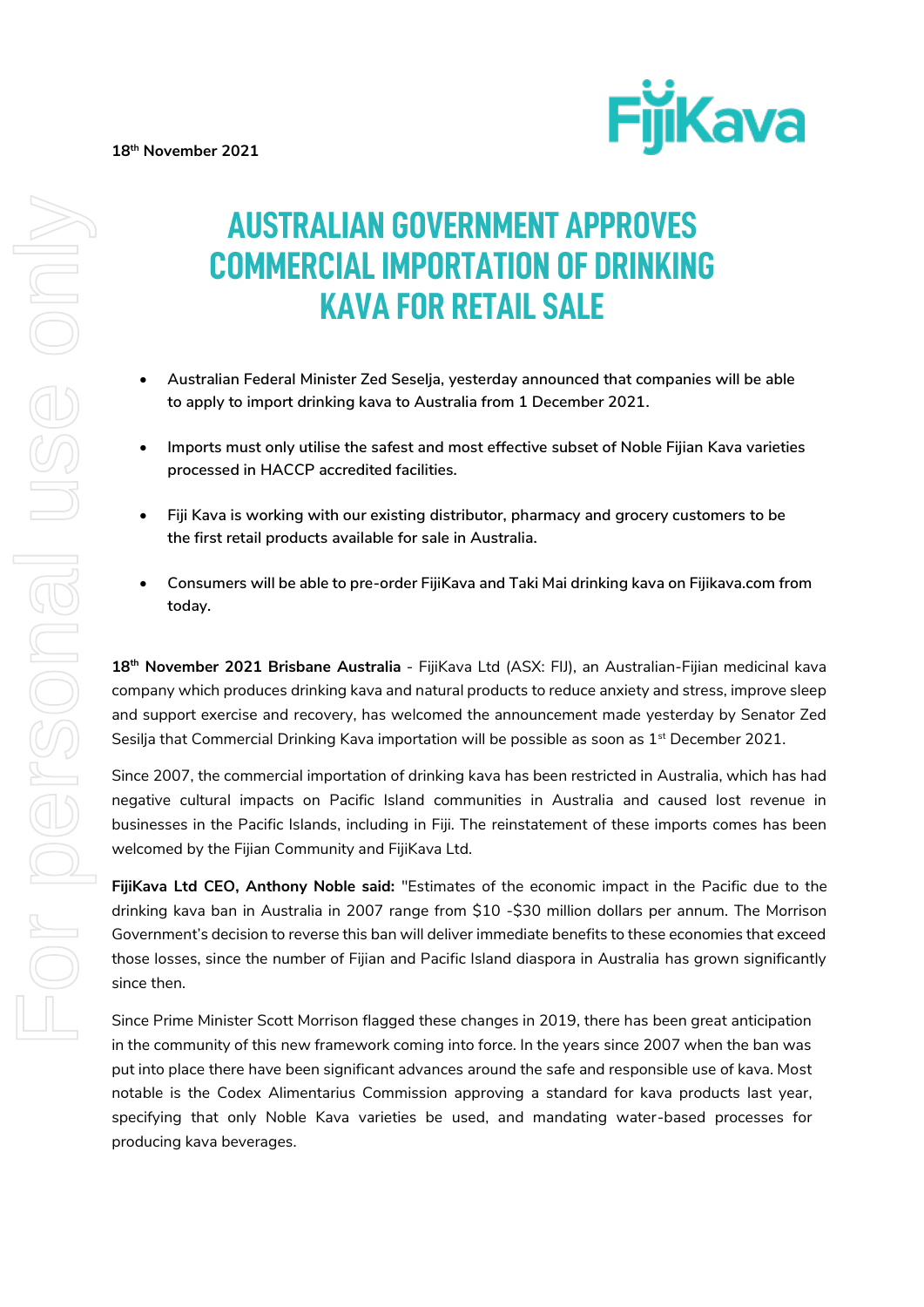At Fiji Kava, we have based our production technology and processes on these high standards, and we operate a certified organic, HACCP accredited supply chain, only utilising the safest and most effective subset of Noble Fijian Kava varieties. This ensures our products are entirely safe and deliver reliable benefits to our consumers.

We expect to have drinking kava products available on our website later today and in retail outlets by early 2022. All of our FijiKava and Taki Mai kava products contain 100% certified Noble Kava and we encourage consumers to look for the Certified Noble Kava seal on their drinking kava products."

This release has been approved by the Board of Directors

## **ENDS**

## **For Further Information**

For Investors

Jay Stephenson FijiKava [investors@fijikava.com](mailto:investors@fijikava.com) For Media

Anthony Noble FijiKava anthony@fijikava.com

## **About Fiji Kava**

**FijiKava Ltd** (ASX: FIJ), an Australian-Fijian medicinal kava health & wellness company, producing natural products for the natural medicine market, estimated to exceed USD \$210 billion by 2026 globally.

As the first foreign company with approval from the Fijian Government to operate in the kava industry. FijiKava has established a global leading sustainable and 100% traceable, certified organic supply chain of 'noble kava' including a nucleus farm in Levuka, on the island of Ovalau, Fiji.

FijiKava is focussed on expanding the availability of noble kava products throughout western markets to provide a natural alternative to prescription medicines to promote sleep, soothe and calm the nerves, support muscle relaxation and relax the mind

Backed by years of independent research, Fiji Kava medical kava products are produced by highquality GMP and are TGA and FDA compliant.

### **Forward-Looking Statements**

This ASX release includes certain forward-looking statements that are based on information and assumptions known to date and are subject to various risks and uncertainties. Actual results, performance or achievements could be significantly different from those expressed in, or implied by, these forward-looking statements. Such forward-looking statements are not guarantees of future performance and involve known and unknown risks, uncertainties and other factors, many of which